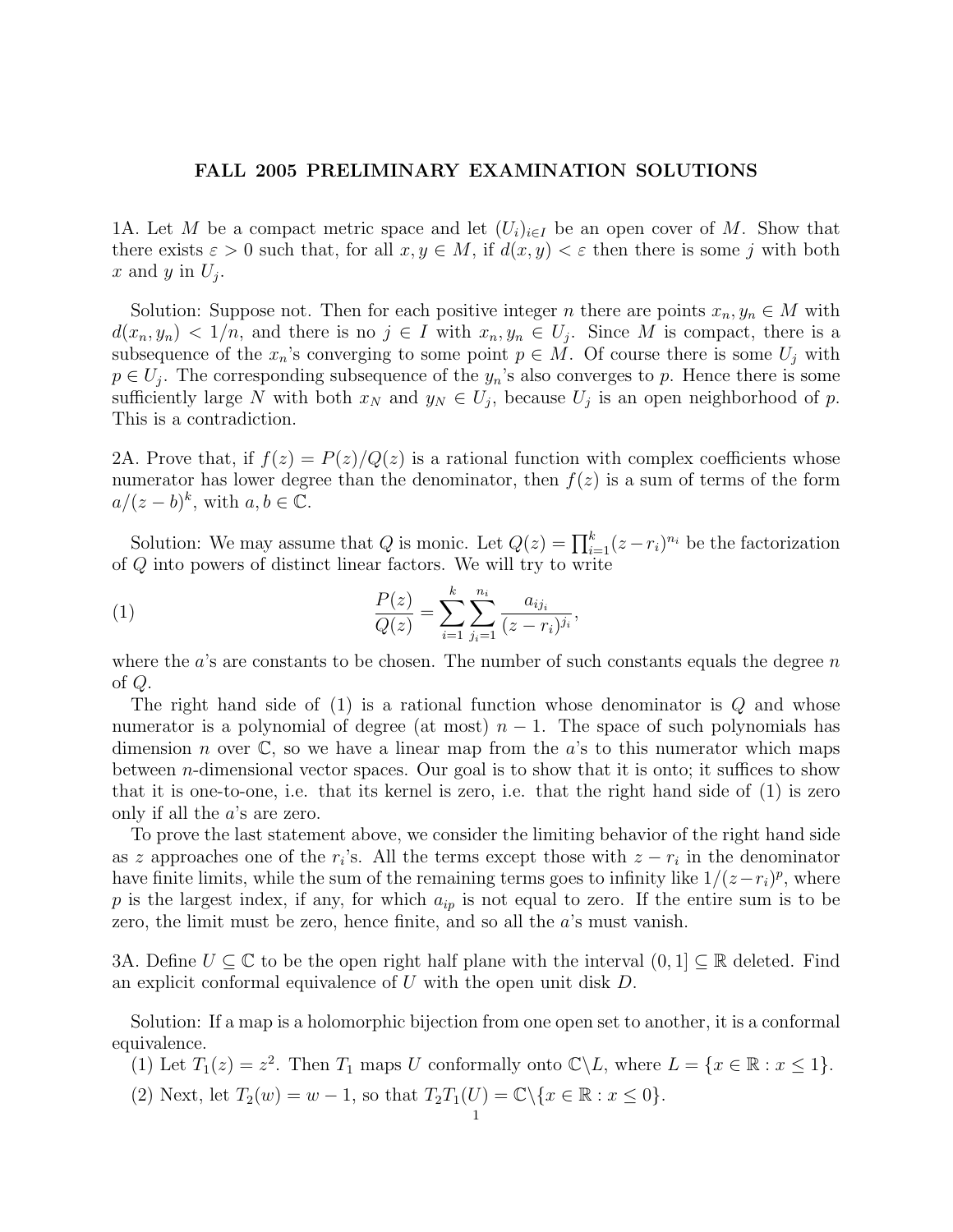(3) Let  $T_3(z) = z^{1/2}$ , the principal branch — so  $T_3T_2T_1U = P$ , the open right half plane.

(4) The fractional linear map  $T_4(z) = \frac{z-1}{z+1}$ is a conformal equivalence of  $P$  with  $D$ . Hence  $S = T_4T_3T_2T_1$  is a conformal equivalence of U with D.

4A. Let m and n be positive integers. Prove that the ideal generated by  $x^m - 1$  and  $x^n - 1$ in  $\mathbb{Z}[x]$  is principal.

Solution: Let  $d = \gcd(m, n)$ . We claim that  $(x^d - 1) = (x^m - 1, x^n - 1)$  as ideals of  $\mathbb{Z}[x]$ . First,

$$
x^{m} - 1 = (x^{d} - 1)(x^{m-d} + x^{m-2d} + \dots + x^{d} + 1)
$$

so  $x^d - 1$  divides  $x^m - 1$ . Similarly  $x^d - 1$  divides  $x^n - 1$ . Thus  $(x^m - 1, x^n - 1) \subseteq (x^d - 1)$ .

On the other hand, the image of x in the ring  $\mathbb{Z}[x]/(x^m-1, x^n-1)$  is a unit of multiplicative order dividing m and dividing n, so its order divides d. In other words,  $x^d \equiv 1 \pmod{x^m}$  $1, x^{n} - 1$ , so  $(x^{d} - 1) \subseteq (x^{m} - 1, x^{n} - 1)$ . Thus  $(x^{d} - 1) = (x^{m} - 1, x^{n} - 1)$ .

Alternative approach to the last paragraph: Using the identity

$$
x^{n} - 1 = x^{n-m}(x^{m} - 1) + (x^{n-m} - 1),
$$

one could show that for  $n \geq m$ , we have  $(x^m - 1, x^n - 1) = (x^m - 1, x^{n-m} - 1)$ , and then one could use the Euclidean algorithm on the exponents, to prove that  $x^d - 1 \in (x^m - 1, x^n - 1)$ .

5A. Is there a differentiable function  $f: \mathbb{R} \to \mathbb{R}$  satisfying  $f(0) = 1$  and  $f'(x) \ge f(x)^2$  for all  $x \in \mathbb{R}$ ?

Solution: We will show that no such function f exists. Suppose f satisfies the conditions. First,  $f(x) > 0$  on  $[0, \infty)$ , because  $f(0) = 1$  and  $f'(x) \ge f(x)^2 \ge 0$ . For  $x \ge 0$ , integrating  $f'(x)/f(x)^2 \geq 1$  from 0 to x yields  $1-1/f(x) \geq x$ . It follows that  $f(x) \geq 1/(1-x)$  on [0, 1), so  $\lim_{x\to 1} f(x)$  does not exist, contradicting the continuity of f.

6A. Let A be an  $n \times n$  matrix with real entries such that  $(A - I)^m = 0$  for some  $m \ge 1$ . Prove that there exists an  $n \times n$  matrix B with real entries such that  $B^2 = A$ .

Solution: Write  $A = I + N$ , so  $N<sup>m</sup> = 0$ . Let  $P(x)$  be the *m*-th Taylor polynomial of the Solution: Write  $A = I + N$ , so  $N^m \equiv 0$ . Let  $P(x)$  be the *r* function  $\sqrt{1+x}$ , so  $P(x)^2 \equiv 1+x \pmod{x^m}$ . In other words

$$
P(x)^2 = 1 + x + x^m Q(x)
$$

for some  $Q(x) \in \mathbb{R}[x]$ . Then

$$
P(N)^{2} = I + N + N^{m}Q(N) = I + N = A,
$$

so  $B := P(N)$  satisfies  $B^2 = A$ .

Alternative solution: The minimal polynomial of A divides  $(x - 1)^m$ , so all eigenvalues of A are 1. Since the eigenvalues are real, A can conjugated over  $\mathbb R$  into Jordan canonical form.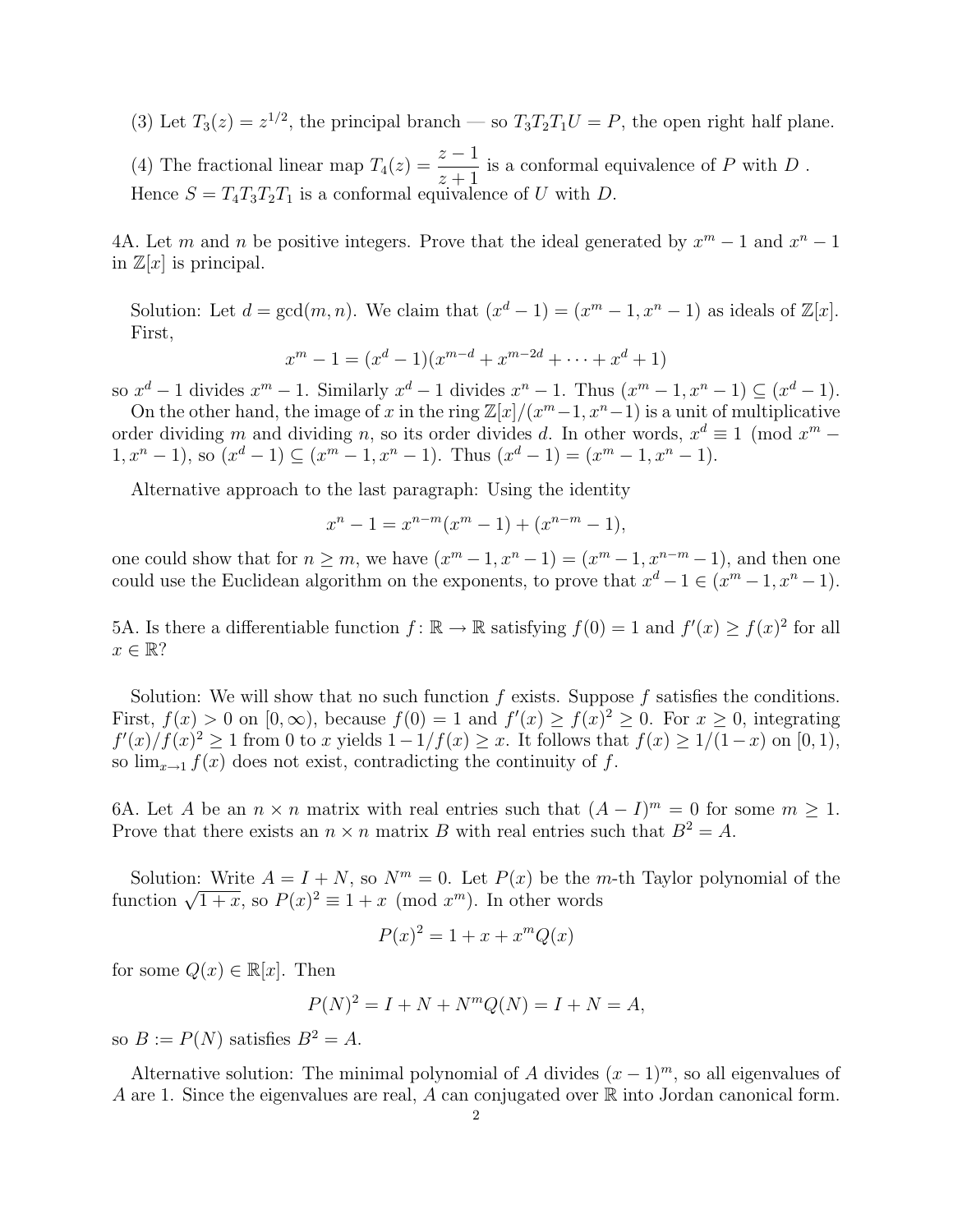It suffices to prove the result for each Jordan block. Thus we may assume that

$$
A = \begin{pmatrix} 1 & 1 & 0 & \cdots & 0 & 0 \\ 0 & 1 & 1 & \cdots & 0 & 0 \\ \vdots & & \ddots & \ddots & \vdots & \\ 0 & 0 & 0 & \cdots & 1 & 1 \\ 0 & 0 & 0 & \cdots & 0 & 1 \end{pmatrix}
$$

It suffices to find one matrix  $A'$  conjugate over  $\mathbb R$  to  $A$  such that  $A'$  is a square.

We claim that  $A' := A^2$  has this property. Of course it is a square. Since A' is upper triangular with 1s along the main diagonal, its eigenvalues are all 1. If A is  $n \times n$ , then  $A'-I$ has rank  $n-1$ , since  $A'-I$  is strictly upper triangular and deleting its first column and last row results in an invertible matrix (with 2s on the diagonal). Thus  $A'$  has the same Jordan canonical form as A, so it is conjugate to A over  $\mathbb{R}$ .

7A. Let  $f(z) = z^5 + 5z^3 + z^2 + z + 1$ . How many zeros (counting multiplicity) does f have in the annulus  $1 < |z| < 2$ ?

Solution: The polynomial  $f$  has no zeros in the annulus. We use Rouché's theorem. Let  $g(z) = 5z^3$ . Then on the circle  $|z| = 2$ ,

$$
|f(z) - g(z)| = |z^5 + z^2 + z + 1| \le 32 + 4 + 2 + 1 = 39.
$$

But  $|g(z)| = 40$ . So  $|f(z) - g(z)| < |g(z)|$  on this circle. Therefore f has 3 zeros inside the circle  $|z|=2$ .

Now consider  $|z|=1$ . We get

$$
|f(z) - g(z)| = |z^5 + z^2 + z + 1| \le 4
$$

while  $|g(z)| = 5$ . Accordingly f has 3 zeros inside the circle  $|z| = 1$ .

Thus f has no zeros with  $1 \leq |z| \leq 2$ .

8A. Find the smallest n for which the permutation group  $S_n$  contains a cyclic subgroup of order 111.

Solution: Let the partition  $n = n_1 + n_2 + ... + n_k$  represent the cycle structure of an element  $g \in S_n$ , *i.e.* g is a products of commuting cycles of the lengths  $n_1 \leq n_2 \leq ... \leq n_k$ . The order of the cyclic subgroup generated by  $g$  is obviously equal to the least common multiple of  $n_1, ..., n_k$ . We want this least common multiple to be  $111 = 3 \cdot 37$ . One of the possibilities is  $(n_1, n_2, ..., n_k) = (3, 37)$  in which case  $n = 3 + 37 = 40$ . We claim that this value of n is the minimal possible. Indeed, if 111 is the least common multiple of  $n_1, ..., n_k$  then each of the prime factors 3, 37 divides at least one of the numbers  $n_i$  and moreover, the sum of such factors dividing  $n_i$  does not exceed their product and thus does not exceed  $n_i$ . This implies  $n = n_1 + \ldots + n_k \geq 3 + 37 = 40.$ 

9A. A doubly infinite sequence  $(a_i)_{i\in\mathbb{Z}}$  of real numbers is said to be **rapidly decreasing** if, for each positive integer n, the sequence  $j^n a_j$  is bounded. Let  $(a_j)$  and  $(b_j)$  be rapidly decreasing sequences, and define the convolution of these sequences by  $c_j = \sum_{k \in \mathbb{Z}} a_k b_{j-k}$ for  $j \in \mathbb{Z}$ . Prove that the series defining each  $c_j$  is convergent, and that  $(c_j)$  is a rapidly decreasing sequence.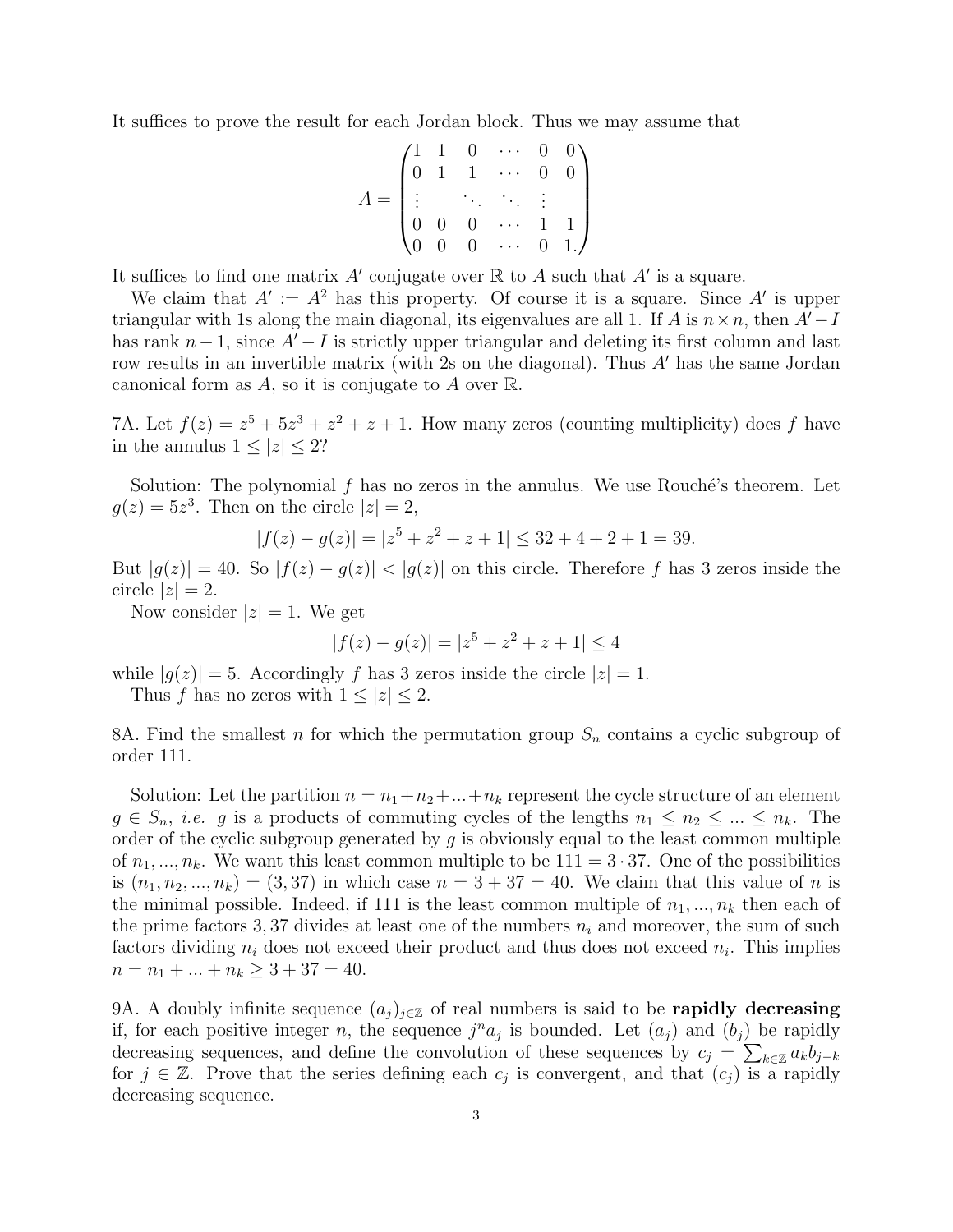Solution: For any  $n \geq 0$ , the boundedness of  $j^{n+2}a_j$  implies that the series  $\sum_{j\neq 0} |j^n a_j|$  is dominated by a constant times  $\sum_{j\neq 0} 1/j^2$ , so  $\sum_{j\in \mathbb{Z}} |j^n a_j|$  converges. Similarly  $\sum_{j\in \mathbb{Z}} |j^n b_j|$ converges.

The series defining  $c_i$  converges absolutely, since

$$
\sum_{k\in\mathbb{Z}}|a_k||b_{j-k}|\leq \left(\sum_{k\in\mathbb{Z}}|a_k|\right)\left(\sum_{\ell\in\mathbb{Z}}|b_{\ell}|\right).
$$

To show that  $(c_j)$  is rapidly decreasing, it suffices to prove that  $\sum_{j\in\mathbb{Z}}|j^n c_j|$  converges for each  $n \geq 1$ . In fact,

$$
\sum_{n\in\mathbb{Z}}|j^{n}c_{j}|\leq \sum_{k\in\mathbb{Z}}\sum_{\ell\in\mathbb{Z}}|(k+\ell)^{n}a_{k}b_{\ell}|
$$
  

$$
=\sum_{k\in\mathbb{Z}}\sum_{\ell\in\mathbb{Z}}\sum_{i=0}^{n}\binom{n}{i}k^{i}\ell^{n-i}|a_{k}||b_{\ell}|
$$
  

$$
=\sum_{i=0}^{n}\binom{n}{i}\left(\sum_{k\in\mathbb{Z}}|k^{i}a_{k}|\right)\left(\sum_{\ell\in\mathbb{Z}}|l^{n-i}b_{\ell}|\right),
$$

and each infinite sum in the last expression converges.

1B. How many pairs of integers  $(a, b)$  are there satisfying  $a \ge b \ge 0$  and  $a^2 + b^2 = 5 \cdot 17 \cdot 37$ ?

Solution: Representations of n as  $a^2 + b^2$  are in bijection with factorizations of the form  $n = (a + bi)(a - bi)$ . Multiplying  $a + bi$  by a unit (power of i) and replacing it by its complex conjugate corresponds to replacing  $(a, b)$  by one of  $(\pm a, \pm b)$  or  $(\pm b, \pm a)$ . Also, no representations of  $5 \cdot 17 \cdot 37$  have  $a = b$  or  $b = 0$ , since  $5 \cdot 17 \cdot 37$  is odd and not a square.

Thus the problem is reduced to finding the number of factorizations of  $5 \cdot 17 \cdot 37$  as  $\alpha\bar{\alpha}$ , where  $\alpha$  is considered up to conjugation and multiplication by units. In the PID  $\mathbb{Z}[i]$ , we have

$$
5 \cdot 17 \cdot 37 = (2+i)(2-i)(4+i)(4-i)(6+i)(6-i).
$$

In order to have  $\alpha \bar{\alpha} = 5 \cdot 17 \cdot 37$ , the number  $\alpha$  must be divisible by exactly one of  $2 + i$ and  $2-i$ , exactly one of  $4+i$  and  $4-i$ , and exactly one of  $6+i$  and  $6-i$ . And conversely, choosing one factor from each pair determines  $\alpha$  up to a unit. This gives 8 values of  $\alpha$ , and they form 4 complex conjugate pairs, so the answer to the problem is 4.

2B. Let f be a continuous real-valued function defined on  $[0, \infty)$ , each that  $f(x) \geq 0$ , f is non-increasing, and  $\lim_{x\to\infty} f(x) = 0$ . Show that

$$
\lim_{R \to \infty} \int_0^R f(x) \sin x \, dx
$$

exists. (In other words, the improper integral

$$
\int_0^\infty f(x) \sin x \ dx
$$

converges.)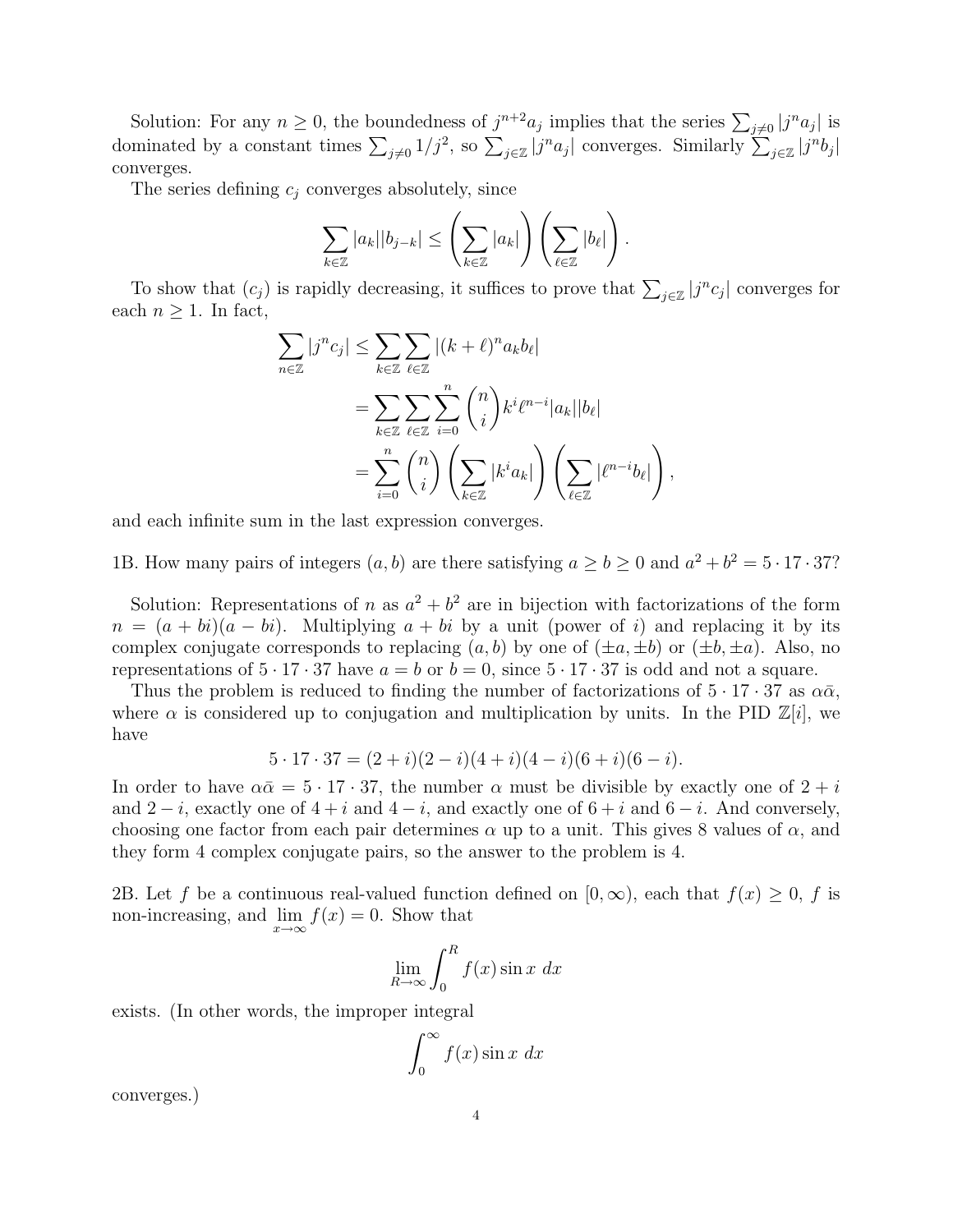Solution: For each integer  $n \geq 0$ , let

$$
a_n = \int_{n\pi}^{(n+1)\pi} f(x) |\sin x| dx
$$
  
= 
$$
\int_0^{\pi} f(x + n\pi) |\sin x| dx.
$$

Then for all  $n, a_n \geq 0$  and  $a_n \geq a_{n+1}$  because the function f is non-increasing. Moreover  $a_n \to 0$  as  $n \to \infty$  because  $f(x + n\pi) \to 0$  as  $n \to \infty$ , uniformly on  $[0, \pi]$ .

Moreover

$$
\int_0^{(n+1)\pi} f(x) \sin x \, dx = \sum_{k=0}^n \int_{k\pi}^{(k+1)\pi} f(x) \sin x \, dx
$$

$$
= a_0 - a_1 + a_2 \pm \dots + (-1)^n a_n.
$$

From the alternating series theorem,

$$
\lim_{n \to \infty} \int_0^{(n+1)\pi} f(x) \sin x \, dx
$$

exists. This clearly implies that

$$
\lim_{R \to \infty} \int_0^R f(x) \sin x \, dx
$$

exists.

3B. For which pairs of monic polynomials  $(p(x), m(x))$  over the complex numbers does there exist a matrix in  $M_{n,n}(\mathbb{C})$  whose characteristic polynomial is  $p(x)$  and whose minimal polynomial is  $m(x)$ ?

Solution: By the Cayley-Hamilton theorem, if  $p$  and  $m$  are the characteristic and minimal polynomials of a matrix A, then  $p$  is divisible by  $m$ . There is another condition: every root of p is a root of m. To see this, let r be a root of p, i.e. an eigenvalue of A, and let v be a corresponding eigenvector. Then  $0 = m(A)$ , so  $0 = m(A)v = m(r)v$ . Since  $v \neq 0$ , we must have  $m(r) = 0$ .

Now we will show that these two necessary conditions are sufficient. We may write  $p$  as a product  $\prod_{j=1}^{d} (x - r_j)^{n_j}$ , where each multiplicity  $n_j$  is a positive integer. Then m must have the form  $\prod_{j=1}^{d} (x - r_j)^{m_j}$ , where  $1 \leq m_j \leq n_j$ . Now we construct A in block diagonal form, with d blocks, where the j'th block is itself block diagonal consisting of 2 blocks. The first is an  $m_i \times m_j$  elementary Jordan block with  $r_j$  on the diagonal, and the other (which might be reduced to nothing) is simply  $r_j$  times the identity.

4B. Determine which numbers  $a \in \mathbb{C}$  have the following property: There exists an analytic function f defined in the open unit disk such that, for all integers  $n \geq 2$ ,

$$
f(1/n) = 1/(n+a).
$$

Solution: Obviously  $f(0) = 0$ . Also, for  $z_n = 1/n$ ,

$$
f(z_n) = \frac{z_n}{1 + az_n}.
$$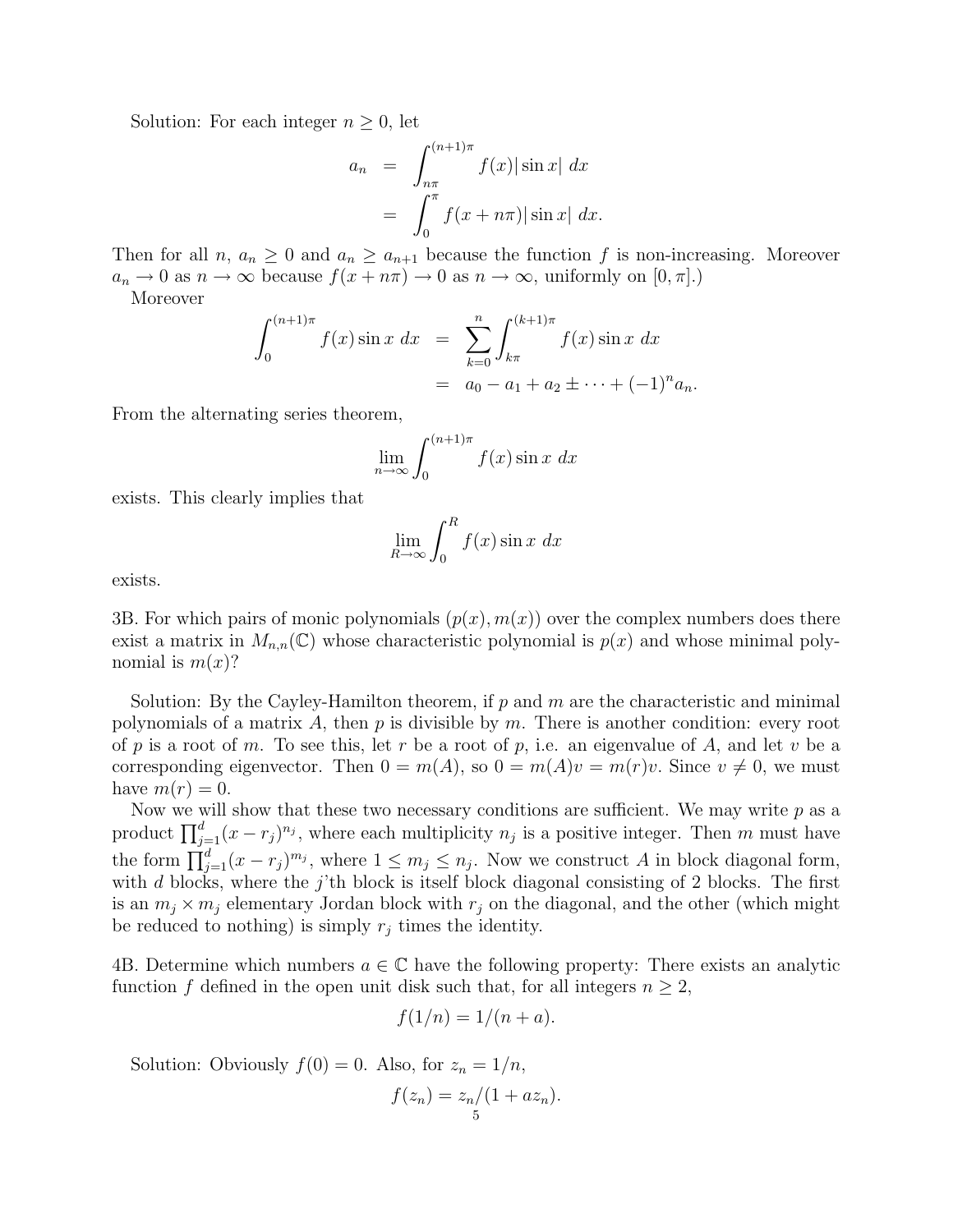Since 0 is an accumulation point of the  $z_n$ 's, we must have

$$
f(z) = z/(1 + az)
$$

in some neighborhood of 0. But the latter function is analytic in the open disk  $|z| < 1$  if and only if  $|a| \leq 1$ .

5B. Given a prime number p, let  $\mathbb{F}_p$  be the field of p elements, and let R be the ring  $\mathbb{F}_p[x]/(x^3)$ . For which primes  $p$  is the unit group  $R^*$  cyclic?

Solution: We will show that  $R^*$  is cyclic if and only if  $p = 2$ . Let  $\bar{x}$  be the image of x in R.

First suppose  $p \geq 3$ . Since R has characteristic p, the p-th power map  $R \to R$  is a ring homomorphism, and

$$
(1 + a\bar{x} + b\bar{x}^2)^p = 1^p + a^p \bar{x}^p + b^p \bar{x}^{2p} = 1 + a^p \cdot 0 + b^p \cdot 0 = 1
$$

for any  $a, b \in \mathbb{F}_p$ . Thus  $R^*$  contains at least  $p^2$  elements of order dividing p. But a cyclic group contains at most  $p$  elements of order dividing  $p$ , so  $R^*$  cannot be cyclic.

Now suppose  $p = 2$ . We calculate that  $(1 + \bar{x})^4 = 0$  but  $(1 + \bar{x})^2 \neq 0$ , so  $1 + \bar{x}$  generates a cyclic group of order 4 in  $R^*$ . On the other hand, of the 8 elements of  $R$ , the 4 elements of the form  $a\bar{x} + b\bar{x}^2$  with  $a, b \in \mathbb{F}_2$  form a proper ideal of R, so these elements are not units, so  $R^*$  has at most  $8-4=4$  elements. Thus  $R^*$  is cyclic of order 4, generated by  $1+\bar{x}$ .

6B. Let  $K \subset \mathbb{R}^n$  be closed, convex, and nonempty. (*Convex* means that if  $x, y \in K$  and  $\lambda \in [0,1]$  then  $\lambda x + (1-\lambda)y \in K$ .) Show that for every  $x \in \mathbb{R}^n$ , there exists  $y \in K$  that uniquely minimizes the Euclidean distance to x, i.e.  $||x - y|| < ||x - z||$  for all  $z \in K \setminus \{y\}$ .

Solution: Let B be a closed ball of radius r centered at x. Since K is nonempty, we can choose r sufficiently large so that  $K \cap B \neq \emptyset$ . Since  $K \cap B$  is compact, the continuous function  $f(y) = ||x-y||$  on  $K \cap B$  takes a minimum d at some  $y \in K \cap B$ . Then  $||x-z|| \geq d$ for all  $z \in K$ , since if  $z \in K \setminus B$  then  $||x - z|| > r \ge d$ .

To prove uniqueness of the distance minimizer y, suppose  $z \in K$  is a different point satisfying  $||x - z|| = d$ . By convexity,  $w = (y + z)/2 \in K$ . Then  $||x - w||$  is the height of an isosceles triangle with equal sides of length d, so  $\|x - w\| < d$ , contradicting the minimality.

7B. Let V be a finite-dimensional complex vector space equipped with a positive-definite Hermitian inner product. Let  $T: V \to V$  be a Hermitian (i.e., self-adjoint) linear operator. Prove that

(a)  $1 + iT$  is nonsingular (where  $i =$ √ −1); and

(b)  $(1 - iT)(1 + iT)^{-1}$  is a unitary operator.

Solution:

(a) If not, let v be a nonzero vector such that  $(1 + iT)v = 0$ . Then  $Tv = iv$ , contradicting the fact that eigenvalues of a Hermitian operator are real.

(b) Let  $A = (1 - iT)(1 + iT)^{-1}$ . Then

$$
A^* = ((1+iT)^{-1})^* (1-iT)^* = ((1+iT)^*)^{-1} (1-iT)^* = (1-iT)^{-1} (1+iT^*) = (1-iT)^{-1} (1+iT),
$$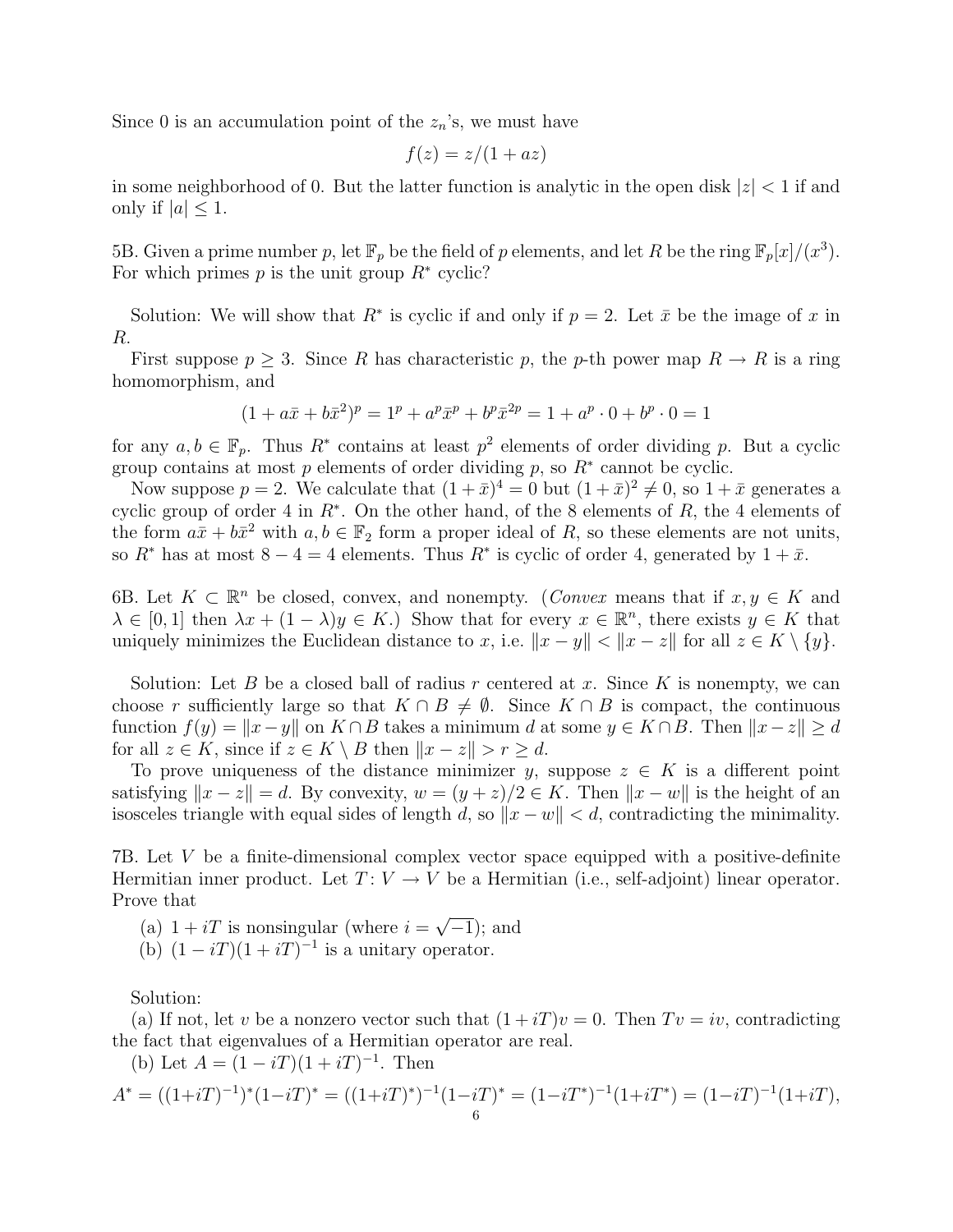since  $T$  is Hermitian. Thus

$$
A^*A = (1 - iT)^{-1}(1 + iT)(1 - iT)(1 + iT)^{-1}.
$$

But  $1 + iT$  and  $1 - iT$  commute (their product in either order is  $1 + T^2$ ), so

$$
A^*A = (1 - iT)^{-1}(1 - iT)(1 + iT)(1 + iT)^{-1} = I \cdot I = I.
$$

Thus A is unitary.

Alternative solution: If we choose an orthonormal basis of eigenvectors of T as basis, then the matrix of T is diagonal, with real numbers  $\lambda_1, \ldots, \lambda_n$  along the diagonal.

(a) The matrix of  $1 + iT$  is diagonal with nonzero complex numbers  $1 + i\lambda_i$  along the diagonal, so  $1 + iT$  is invertible.

(b) The matrix A of  $(1-iT)(1+iT)^{-1}$  is diagonal with  $(j, j)$ -entry equal to  $(1-i\lambda_j)/(1+iT)^{-1}$  $i\lambda_i$ , which is a complex number of absolute value 1 (since numerator and denominator are complex conjugates, hence of equal absolute value). So the conjugate transpose of A is the inverse of A. This means that the corresponding linear operator is unitary.

8B. For  $R > 0$  let  $\Gamma_R$  be the semicircle  $\{|z| = R$ , Im $z \ge 0\}$  (radius R, center 0, in the upper half-plane). Prove that

$$
\lim_{R \to \infty} \int_{\Gamma_R} \frac{e^{iz}}{z} dz = 0.
$$

Solution: Parameterize  $\Gamma_R$ :  $z = Re^{i\theta}$ ,  $0 \le \theta \le \pi$ . Then the integral above is

$$
I_R = i \int_0^{\pi} e^{iRe^{i\theta}} d\theta
$$
  
=  $i \int_0^{\pi} e^{iR\cos\theta} e^{-R\sin\theta} d\theta$ 

so that

$$
|I_R| \le \int_0^{\pi} e^{-R \sin \theta} d\theta.
$$

Note that  $|e^{-R\sin\theta}| \leq 1$  since  $\sin\theta \geq 0$ . Also, for  $0 < \theta < \pi$ ,  $e^{-R\sin\theta} \to 0$  as  $R \to \infty$ . Hence, by the bounded convergence theorem,  $|I_R| \to 0$  as  $R \to \infty$ .

A proof using only Math 104 techniques: given  $\varepsilon > 0$ ,  $e^{-R\sin\theta} \to 0$  uniformly on the interval  $[\varepsilon, \pi - \varepsilon]$ . Also, for all  $R, 0 \leq \left(\int_0^{\varepsilon} + \int_{\pi - \varepsilon}^{\pi} \right) e^{-R \sin \theta} \leq 2\varepsilon$ .

Hence for  $R$  sufficiently large,

$$
0 \le \int_0^{\pi} e^{-R\sin\theta} d\theta < 3\varepsilon.
$$

Thus  $\lim_{R\to\infty} |I_R| = 0$ .

9B. Let  $f: \mathbb{R} \to \mathbb{R}$  be a function. Prove that there exists a countable subfield K of  $\mathbb{R}$  such that  $f(K) \subseteq K$ .